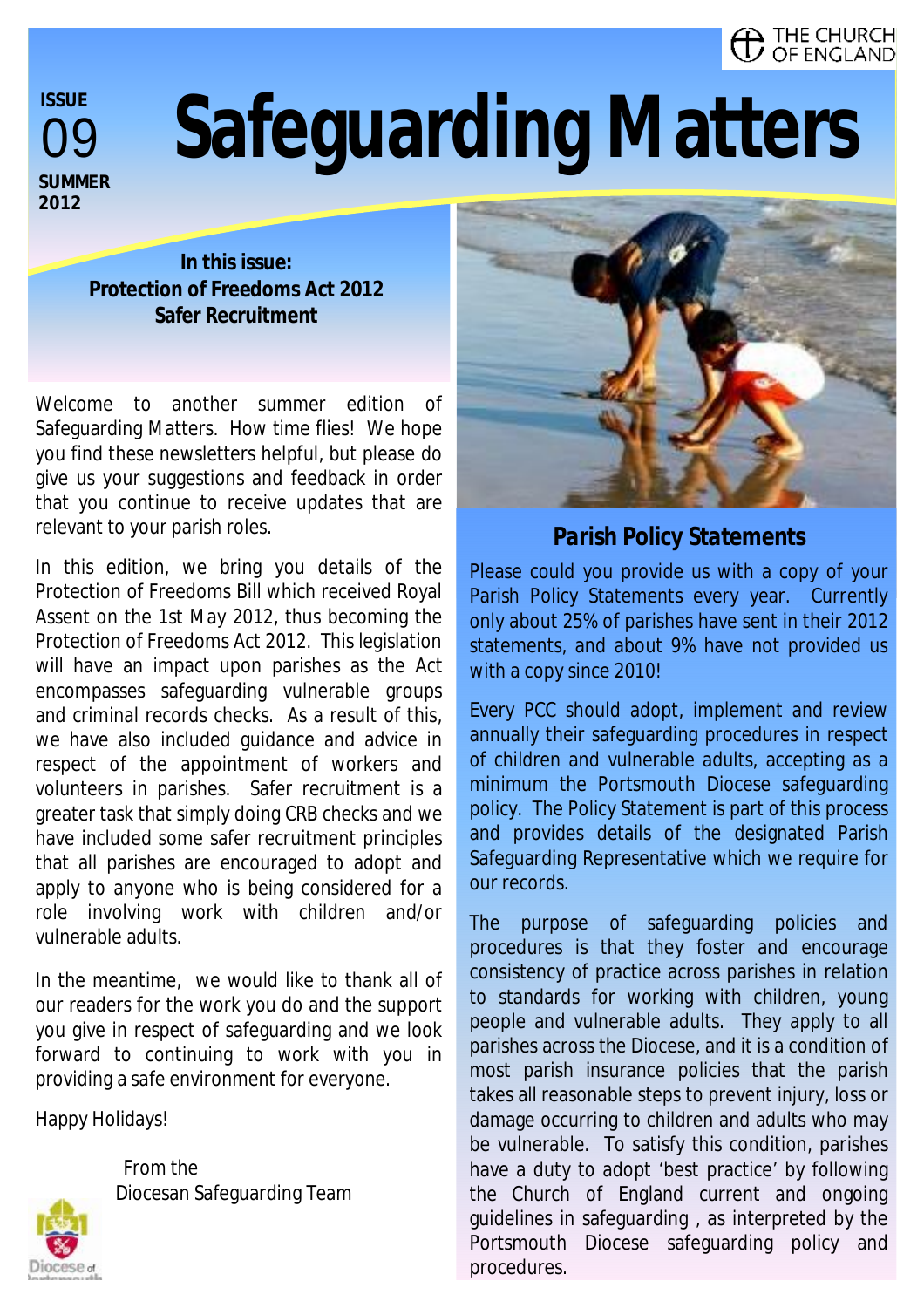### **THE PROTECTION OF FREEDOMS ACT 2012**

**The Protection of Freedoms Act 2012** is a wide ranging piece of legislation which encompasses the safeguarding of civil liberties and the reduction of government intrusion into the lives of individuals. Key areas of the Act include:

- ∗ A new framework for the retention of fingerprints and DNA samples
- ∗ The introduction of a code of practice for surveillance camera systems and CCTV
- ∗ Restrictions on the powers of officials to enter private homes and other premises for investigations
- ∗ The outlawing of wheel-clamping on private land
- ∗ The introduction of a new regime for police stops and searches under the Terrorism Act 2000.
- ∗ The removal of time restrictions on when marriage or civil partnership ceremonies may take place.
- ∗ Extending Freedom of Information rights and strengthening the public's right to data
- ∗ Enabling those with convictions for consensual sexual relations between men, aged 16 or over, to apply to have them disregarded
- ∗ Restricting the scope of the Vetting and Barring Scheme for protecting vulnerable groups, resulting in changes to the system of criminal records checks.

Whilst the majority of this Act will not have a significant impact upon parishes in respect of safeguarding, there will be changes to the current vetting requirements, which PCCs and Safeguarding Representatives need to understand and start preparing for in relation to checking volunteers and workers who have contact with children and vulnerable adults in their parish. These include:

- ∗ Scrapping registration and continuous monitoring
- ∗ Scrapping controlled activities
- ∗ Reducing the scope of regulated activity (that is, an activity which people on a barred list cannot do).
- ∗ Making changes to the criminal records checking process, including the introduction of a new system for the continuous updating and portability of criminal records.
- ∗ Issuing certificates to the applicant only
- ∗ Merging the work of the CRB and the Independent Safeguarding Authority (ISA) to form a new single organisation called the Disclosure and Barring Service (DBS).

Some of these changes will not happen straight away, and we will continue to update you about what these mean and when they will come into effect.

However, the identity checking process changed at the end of May and will become compulsory from 1st September 2012. All Safeguarding Representatives and/or CRB Identity Validators should begin to familiarise themselves with the new process which will have three routes and incorporate a new external ID validation check for applicants who are unable to provide the required documentation at route one. To help you make more sense of the new guidance, we have produced a flowchart to help you, and this is included with this newsletter.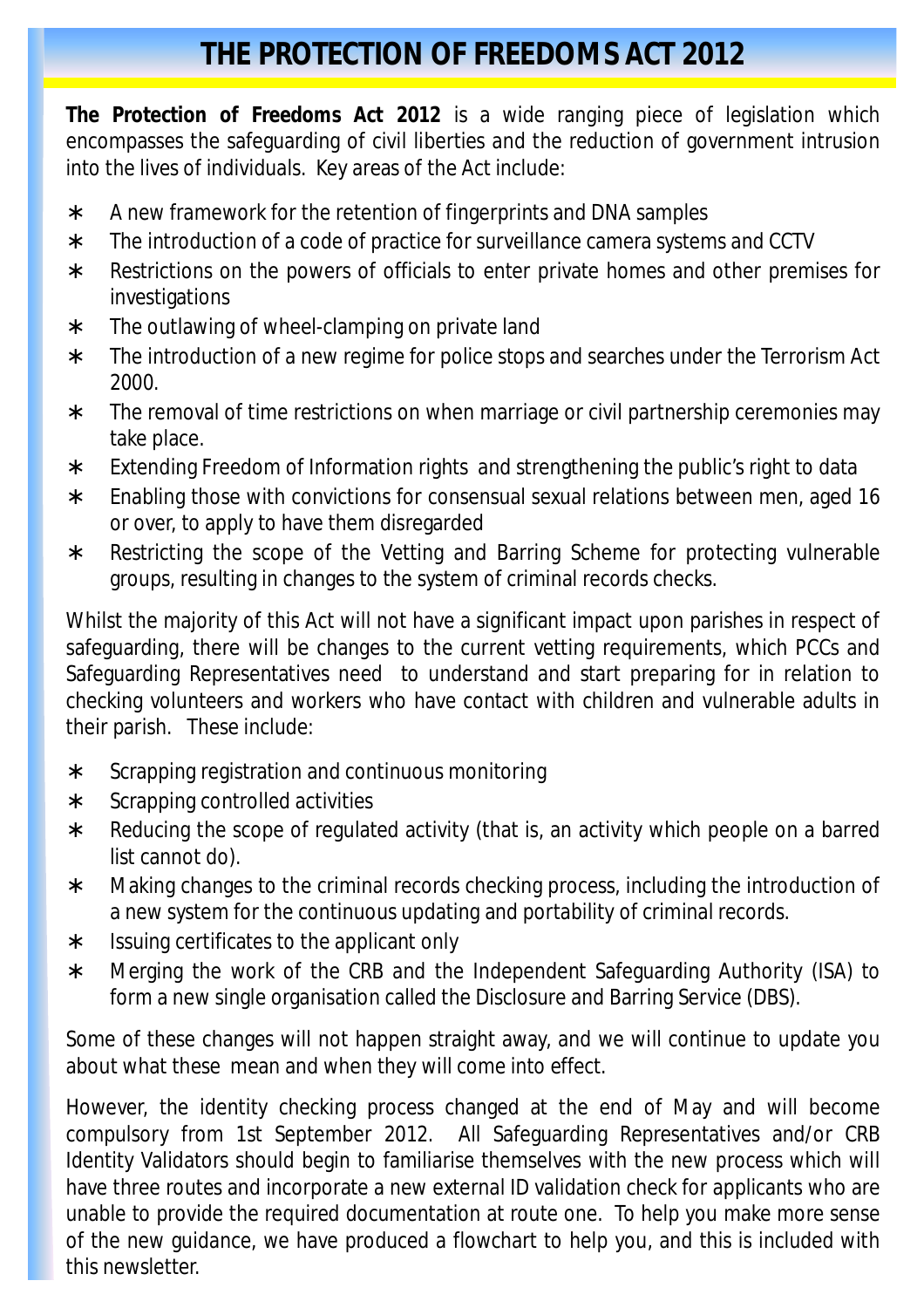**What should you be doing now?**

- ∗ Continue to complete your CRB checks using the new CRB Identify checking process
- ∗ Continue to refer any individuals to the Safeguarding Team who you suspect have harmed or pose a risk of harm to a child or vulnerable adult.
- ∗ Wait for further updates and information from us and you can also look on the Home Office website [www.homeoffice.gov.uk/crb](http://www.homeoffice.gov.uk/crb)

For further queries in respect of CRB checks please contact Theresa Winship on Tel: 02392 899665 or e-mail [theresa.winship@portsmouth.anglican.org](mailto:theresa.winship@portsmouth.anglican.org) 

## **TRAINING DATES 2012**

| $\ast$ | Saturday 7th July     | <b>Essential Awareness &amp; Response to Safeguarding Adults</b><br>Diocesan Offices, Peninsular House, Portsmouth: 10 - 12 noon           |
|--------|-----------------------|--------------------------------------------------------------------------------------------------------------------------------------------|
| $\ast$ | Saturday 28th July    | Essential Awareness & Response to Safeguarding Children<br>St John's Church Hall, Newport, PO30 1EQ: 10 - 12 noon                          |
| $\ast$ | Saturday 28th July    | Essential Awareness & Response to Safeguarding Adults<br>St John's Church Hall, Newport, PO30 1EQ: 1.30pm - 3.30pm                         |
| $\ast$ | Saturday 15th Sept    | Designated Safeguarding Representative Induction Training<br>Diocesan Offices, Peninsular House, Portsmouth: 10 - 12 noon                  |
| $\ast$ | Monday 17th Sept      | Essential Awareness & Response to Safeguarding Adults<br>St Nicholas Church, Battenburg Avenue, PO2 0SN: 7pm - 9pm                         |
| $\ast$ | Tuesday 25th Sept     | <b>Managing Offenders in Church</b><br>Diocesan Offices, Peninsular House, Portsmouth: 7pm - 9pm                                           |
| $\ast$ | Saturday 29th Sept    | Essential Awareness & Response to Safeguarding Children<br>St Peter's Parish Hall, St Peter's Road, Petersfield GU32 3HX<br>10-12 noon     |
|        | Saturday 29th Sept    | Essential Awareness & Response to Safeguarding Adults<br>St Peter's Parish Hall, St Peter's Road, Petersfield GU32 3HX<br>1.30pm to 3.30pm |
| ∗      | Saturday 13th October | Essential Awareness & Response to Safeguarding Children<br>Diocesan Offices, Peninsular House, Portsmouth: 10 - 12 noon                    |

To book on any of the above training workshops please contact Theresa Winship on Tel: 023 92 899665 or e-mail her at [theresa.winship@portsmouth.anglican.org](mailto:theresa.winship@portsmouth.anglican.org)